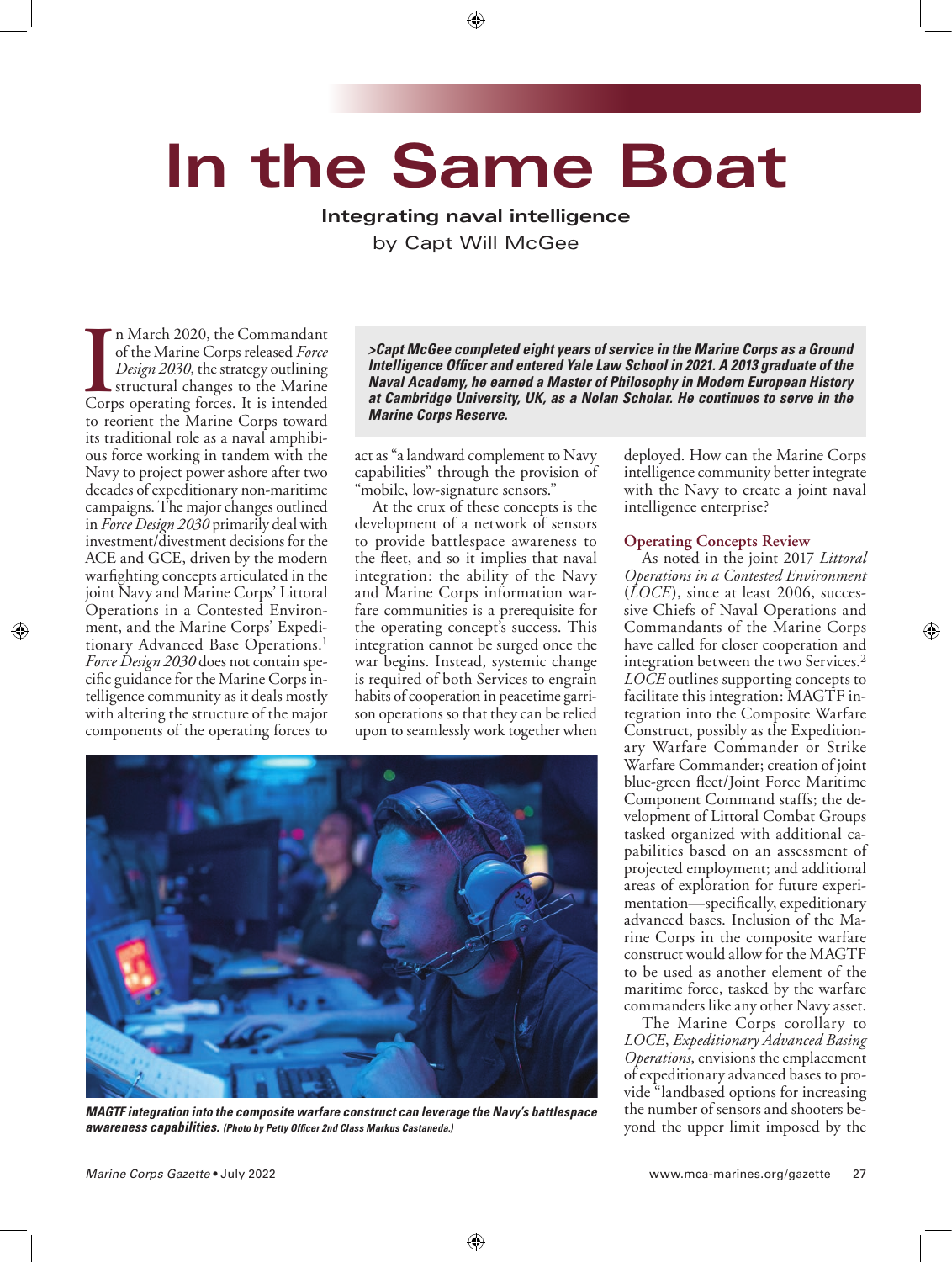quantity of seagoing platforms available." Put more generally, the idea is that groups of Marines would be emplaced onshore to support fleet operations by providing a base from which to collect information, conduct follow-on actions like act as a refueling/rearming facility, or (once counter-ship systems have been acquired) control areas of key maritime terrain.3

By distributing forces across geographically disparate locations, these concepts hope to increase the capability of the Naval Services to survive and project power in less-than-friendly environments. Both concepts call for close integration between the Navy and Marine Corps and both use "sensor" emplacement as one of the reasons for the new operating concept. LOCE calls for "[the creation of] *a modular, scalable, and integrated naval network of seabased and landbased sensors*, shooters, and sustainers that provides the capabilities, capacities, and persistent yet mobile forward presence necessary to effectively respond to crises, address larger contingencies, and deter aggression in contested littorals."4 EABO, likewise, uses landbased sensors as an argument for the emplacement of expeditionary bases, specifically to "position *naval* ISR assets"5 and "provide expeditionary surface scouting/screening platforms."

The structural changes outlined in *Force Design 2030* were driven by these operating concepts, with the stated purpose to "equip our Marines with mobile, low-signature sensors and weapons that can provide a landward complement to Navy capabilities for surface warfare, antisubmarine warfare, air and missile defense, and airborne early warning." The CMC specifically calls for future planning and experimentation to "focus on capabilities required to satisfy approved naval concepts of DMO, EABO, and LOCE."6

These concepts envision the use of platforms (Distributed Maritime Operations), bases (EABO), and a combination of the two (LOCE) to emplace sensors creating a network of information-collecting devices that develop battlespace awareness and inform the estimate of the naval commander. Information Warfare Community, and

particularly intelligence, officers might be a little more familiar with this idea if its authors referred to it as "collection operations" instead of "sensor emplacement" but the gist is the same. While there are kinetic operational reasons for expeditionary bases and distributed platforms, increased ability to collect intelligence is one of the most significant arguments articulated for these joint and Service concepts. Each document calls for a Navy/Marine Corps amphibious team, optimized for the future operating environment, that can create a network of collection assets to inform decision makers of the situation. The creation of a seamless network of inter-Service intelligence assets will require community-wide integration between the two Services. Members of the Navy and Marine Corps must develop habits of action in peacetime garrison operations to enable frictionless employment forward. What is the state of current integration and how can the Services be brought closer together?

### **State of Current Integration: Same Department, Different Services**

A brief description of the author's career will provide a useful example of the current state of integration between the naval intelligence enterprises.

I attended the Ground Intelligence Officer Course at the (then named) Navy and Marine Corps Intelligence Training Center in the fall of 2015. Even though the Marine Corps instructors were a part of a Marine Detachment in a Navy command and the inherently naval nature of the Marine Corps, the curriculum focused on intelligence support to the Marine Corps Planning Process in the context of primarily ground campaigns, and there was little communication with the Navy instructors or students during the course. Although all training literally occurred in the same building, the only interactions I had with Navy personnel occurred because my younger brother happened to be in the Navy's intelligence officer's course.

Four years later, I attended the MAGTF Intelligence Officer Course at the (tellingly) now-retitled Information Warfare Training Center. During this course—the last formal training required of a Marine Corps Intelligence Officer—the only formal interaction with Navy Intelligence personnel was a three-hour lecture by an Amphibious Ready Group N-2. It was a great briefing but nowhere near enough to prepare students to seamlessly operate with the Navy. At no point in the course did we discuss naval operating concepts, Navy intelligence collection assets, or any of the other topics that would prepare the student to quickly and seamlessly integrate with the fleet intelligence enterprise.

When I arrived in the fleet at 2d MarDiv, there were three deployment opportunities: the MEU, the Unit Deployment Program, and the Special Purpose MAGTF-Crisis Response-AFRICOM (SPMAGTF-CR-AF). Only one of these, the MEU, involved interaction with Navy personnel or Navy Intelligence. I deployed on the Special Purpose MAGTF-Crisis Response-AFRICOM, a rotation with tasked mission sets of crisis response and theater security cooperation. This deployment did not require substantive interaction with the Navy or Navy Intelligence personnel. The expectation was that Intelligence Officers in 2d MarDiv deploy once during a three-year tour. So, this means that roughly only one in three Marine Corps intelligence officers had any experience working in an operational setting with the Navy.

This experience gap was the norm during garrison training also. I participated in four major exercises at the MEF, division, and regimental levels: MEF Exercise 2016, BOLD ALLIGATOR 2016 and 2017, and 2d MarDiv's Large Scale Exercise 2017. Two of these exercises did not include the Navy whatsoever. While BOLD ALLIGATOR was intended to be an amphibious exercise, in neither iteration did I ever interact with the Navy's intelligence personnel. At the completion of my tour, I rotated to the supporting establishment.

So, to summarize, none of this training or education has substantively addressed naval intelligence subjects, nor has my operational experience provided the opportunity to support maritime operations. Had I returned to the operating forces after my supporting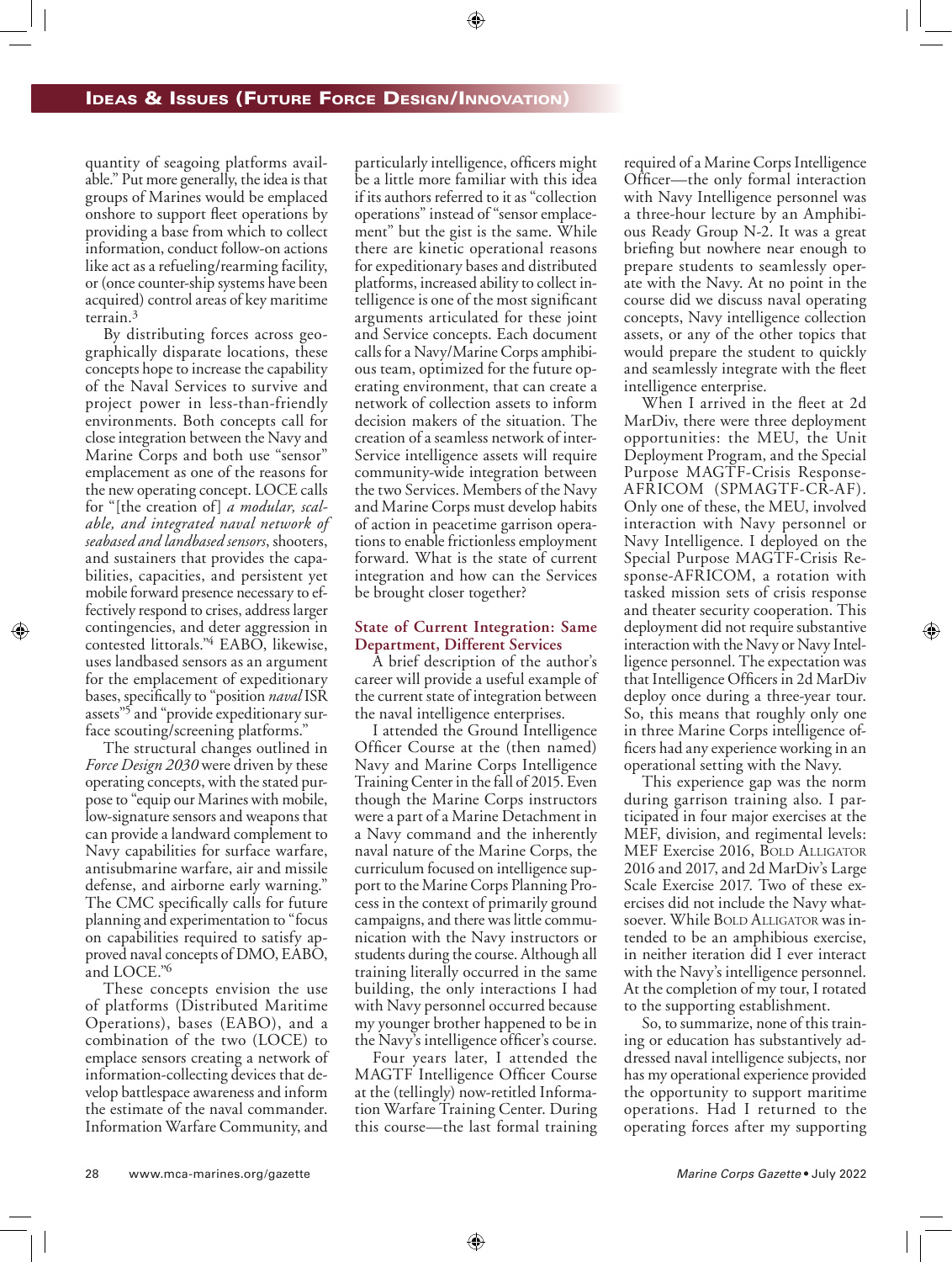establishment tour, I would have become a field-grade officer who has spent (exponentially) more time underway as a midshipman than as a Marine and worked far more extensively with the Royal Marines than the U.S. Navy.

My experience is anecdotal and as such limited to the time and place in which it occurred—II MEF from 2015 to 2018. I am sure I have peers with significantly more naval operating experience than I. The fact, however, that this experience is derived from specific operational employment is indicative of the broader problem: neither of the standard training or career pipelines is deliberately structured to provide joint experience with the other Naval Service, and as a result, this experience is the exception rather than the norm. Greater integration is required.

### **Integrating the Naval Intelligence Enterprise**

If the stated intent is that the future Marine Corps and Navy operating forces operate seamlessly with one another, the intelligence warfighting function is no different from the rest of the force. Systemic changes are required to further integrate the naval intelligence enterprises. The following are suggestions for ways to more closely align the Navy and Marine Corps efforts.

### *Service Intelligence Centers*

The *Commandant's Planning Guidance* describes the separation of the Navy and Marine Corps into two Services with distinctly different priorities by stating,

> The 1986 Goldwater-Nichols Act, however, removed the preponderance of the [Fleet Marine Force] from fleet operational control and disrupted the long-standing Navy-Marine Corps relationship by creating separate Navy and Marine Corps components within joint forces. Furthermore, Navy and Marine Corps officers developed a tendency to view their operational responsibilities as separate and distinct, rather than intertwined.<sup>7</sup>

Nowhere is this more evident than at the Marine Corps Intelligence Activity (MCIA). MCIA was created in 1987 and intended to bridge the gap between the (newly separated from fleet control) FMF and the national intelligence community.8 Located in Quantico, VA, it currently operates three lines of effort: production of intelligence estimates as required by the supporting establishment, support to the operating forces and Intelligence Community, and facilitating/coordinating efforts of the Marine Corps Intelligence Enterprise.<sup>9</sup> None of these responsibilities seem to be dissimilar

person collaboration. It would also ease interaction with other members of the intelligence community and the other Services' intelligence centers, most of which are located inside the beltway.

Since the operating services call for an integrated network of sensors, and the Marine Corps plans to double the number of unmanned aerial vehicles it operates, the cell responsible for processing, exploitation, and dissemination of intelligence gathered by these vehicles



*Marines collect and report information throughout the battlespace. (Photo by Cpl Abraham Lopez.)*

from those of the Office of Naval Intelligence (ONI), except that the institutional separation between the two likely limits coordination. Structure drives function. Establish MCIA as a tenant command under ONI and integrate our Service-level intelligence centers. Space is available. Is the old ONI building being used?

Doing so would benefit both organizations. ONI would gain subjectmatter expertise on intelligence support to ground operations and amphibious operations. MCIA's production responsibilities involve inherently naval concepts and would likely be better served by close coordination with the Nation's premier maritime intelligence authority. Moving MCIA onto the ONI campus and into its structure would allow for routine interaction by reducing the 90-mile round trip required for inshould operate in this proposed structure.10 In the LOCE and EABO constructs, information collected by sensors informs decision makers of both Services, and so locating the PED for new Marine Corps ISR at a joint command would represent each Service's equities equally.

Marine Corps and Navy Intelligence Officers assigned to the proposed MCIA/ONI combination would operate in an integrated naval intelligence structure and return to the operating forces with an understanding of the other Service's threat concerns and enterprise structure, creating a subset of officers with joint naval expertise as a part of their shore tours. Integrating the Service-level intelligence centers would shift the bifurcated efforts to a mutual comprehensive focus on the maritime domain beginning with the littorals and